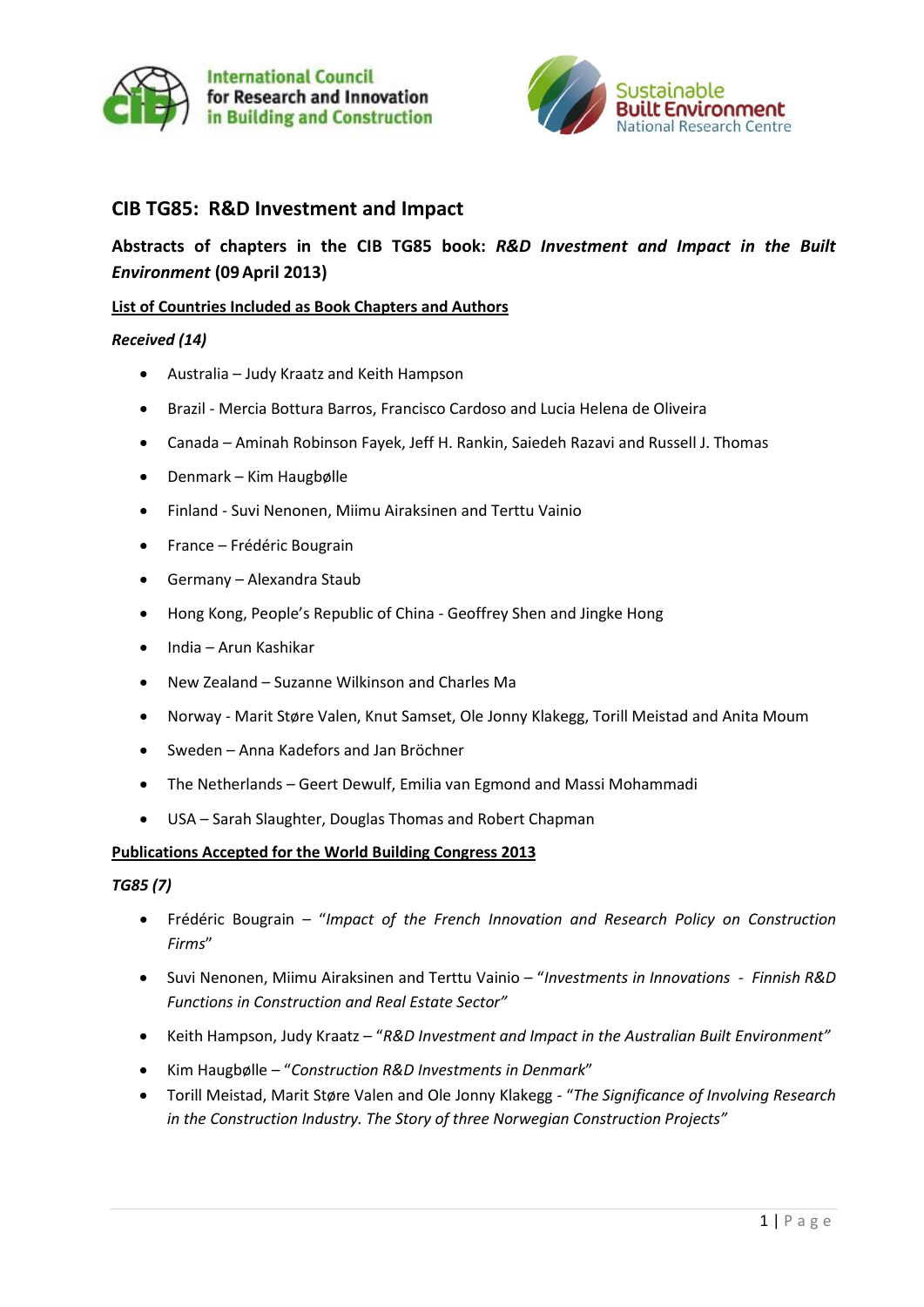- Elen Marie Kyrkjebø Hvide, Marit Støre Val, Svein Bjørberg, Tore Haavaldsen *– "Potential of Sustainability in Existing Buildings – An Assessing Method"*
- Mercia Bottura Barros, Francisco Ferreira Cardoso, and Lúcia Helena de Oliveira "*R&D Investment and Impact on the Built Environment: Overview of the Brazilian Case*"

## **TG85 Book Abstracts (Organised Alphabetically by Country)**

#### **Authors:** Judy Kraatz and Keith Hampson (Australia)

**Abstract:** The Australian Sustainable Built Environment National Research Centre (SBEnrc) is the successor to the Australian Cooperative Research Centre (CRC) for *Construction Innovation*. Established on 1 January 2010, the SBEnrc is a key research broker between industry, government and research organisations for the built environment industry. The SBEnrc is continuing to build an enduring valueadding national research and development centre in sustainable infrastructure and building with significant support from public and private partners around Australia and internationally.

This chapter will build on the work done by SBEnrc through: (i) an *audit and analysis of R&D investment* in the Australian built environment (1990-2010); (ii) the analysis of *three case studies of past R&D investment* in Australia intended to illustrate the nature of such investments; (iii) the development of *Construction 2030* roadmap for the Australian construction industry; and (iv) *policy guidelines* for future R&D Investment which draw upon each of these preceding bodies of work.

The first case study investigated road construction safety initiatives within the Queensland Department of Transport and Main Roads. The second case study focused on green buildings initiatives led by the Western Australia Government since 2003. And the third case study explored the evolution of digital modelling uptake in the Queensland Department of Housing and Public Works since the mid-1980's including implementation of building information modelling (BIM) from the mid 2000's and current moves towards integrated project delivery (IPD).

The chapter will outline the methodology and outcomes of the Australian roadmap for R&D investment *Construction 2030*. C2030 identifies a series of R&D priorities for the Australian construction and property industries highlighting 3 key areas requiring active research and a further 3 requiring contextualisation and adaptation for Australian conditions.

In conclusion this chapter will make recommendations for policy guidelines intended to maximise the value of R&D investments to public and private organisations, and develop a set of strategies to allow public and private sector organisations to more profitably engage in research to secure business and policy impact.

**Authors:** Mercia Bottura Barros, Francisco Ferreira Cardoso and Lúcia Helena de Oliveira (Brazil)

**Abstract:** Brazil is the world's fifth largest country and the fifth largest population. In 2010, the construction sector grew 11.6 per cent, compared to 2009. The number of jobs has been growing while social inequality has decreased. A major contributor to the development of the construction sector is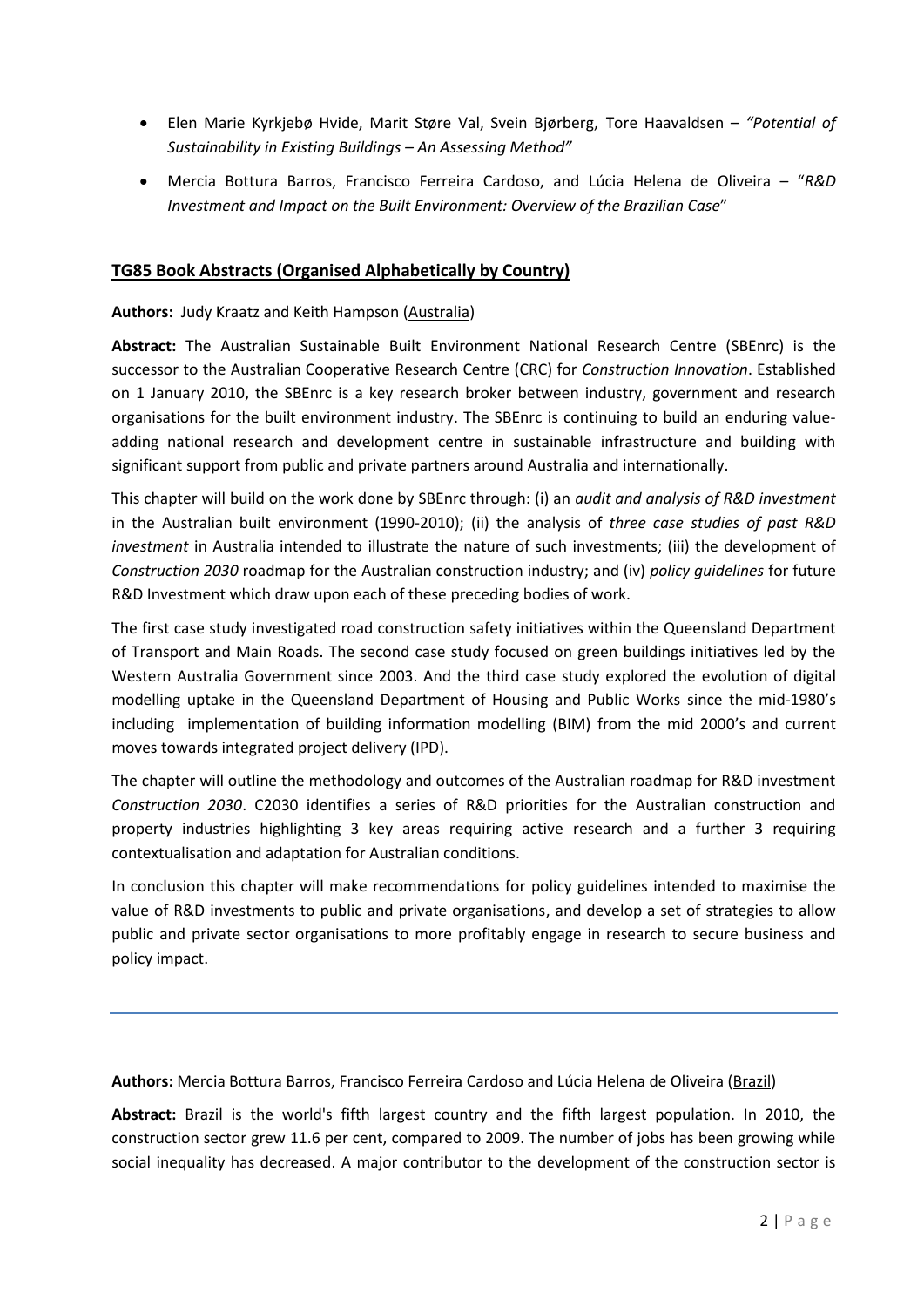the Programa de Aceleração do Crescimento (PAC, Growth Acceleration Programme), launched by the Federal Government in 2007. Focusing on the development of the construction sector, the Brazilian Government has fostered government bodies such as Financiadora de Estudos e Pesquisas (FINEP, Financial of Studies and Projects) and the Fundação de Amparo à Pesquisa do Estado de São Paulo (FAPESP, Foundation for Research Support of the State of São Paulo), allocating resources for R&D for the academic and the private sector.

Brazil has invested approximately one per cent of its GDP in R&D in recent years (2000 to 2010), whereas 55 per cent of the resources have come from the public sector and 45 per cent from private sources. Joint actions between the government and private enterprises have frequently occurred. Despite public sector innovating efforts, the construction sector still has one of the lowest levels in terms of programmes or resources invested in innovation processes. To exemplify, three case studies focused on R&D are presented. They are being carried out by different private segments of the construction sector and two of them have academic partners. The first involves a supply chain dedicated to cement mortar, the second is regarding a large contractor with expertise in infrastructure and the third refers to a real estate company.

In order to study, analyse and define guidelines for the development, dissemination and evaluation of technological innovations in construction for permanent and continuous improvement, actions have been undertaken by the Programa para Inovação Tecnológica em Construção (PIT, Program for Technological Innovation in Construction) that involves different stakeholders including the Associação Nacional de Tecnologia do Ambiente Construído (ANTAC, National Association of Technology of the Built Environment), which brings together researchers linked to universities and research institutions. This chapter will present the main barriers to the dissemination of innovation within the sector and defined priority R&D projects identified by this group and a set of actions that will be needed over the next decade in order to ensure the success of the PIT.

**Authors:** Aminah Robinson Fayek, Jeff Rankin, Saiedeh Razavi and Russell Thomas (Canada)

**Abstract:** The construction industry in Canada, as in most countries, is characterised by its diversity and fragmentation. Its investment in R&D has tended to lag behind that of other industries, although this has been changing in recent years through the support of federal and provincial funding agencies, including the Natural Sciences and Engineering Research Council of Canada and the National Research Council of Canada, and their respective programs. This chapter provides an overview of the Canadian construction industry. It discusses both past and present trends in Canadian R&D investment and impact, as well as the mechanisms through which R&D are funded. Statistics comparing the Canadian construction sector to other sectors are presented, and major initiatives in construction R&D are described.

Several case studies of public and private funded R&D are presented to characterise the different types of R&D undertaken by the industry. Challenges in securing R&D investment and measuring its impact are discussed and recommendations are made on (i) how to better align the various parties involved in R&D in the Canadian construction industry; (ii) how to meet the needs of diverse organisations, and (3) how to address the fragmentation of not only the industry but also its R&D.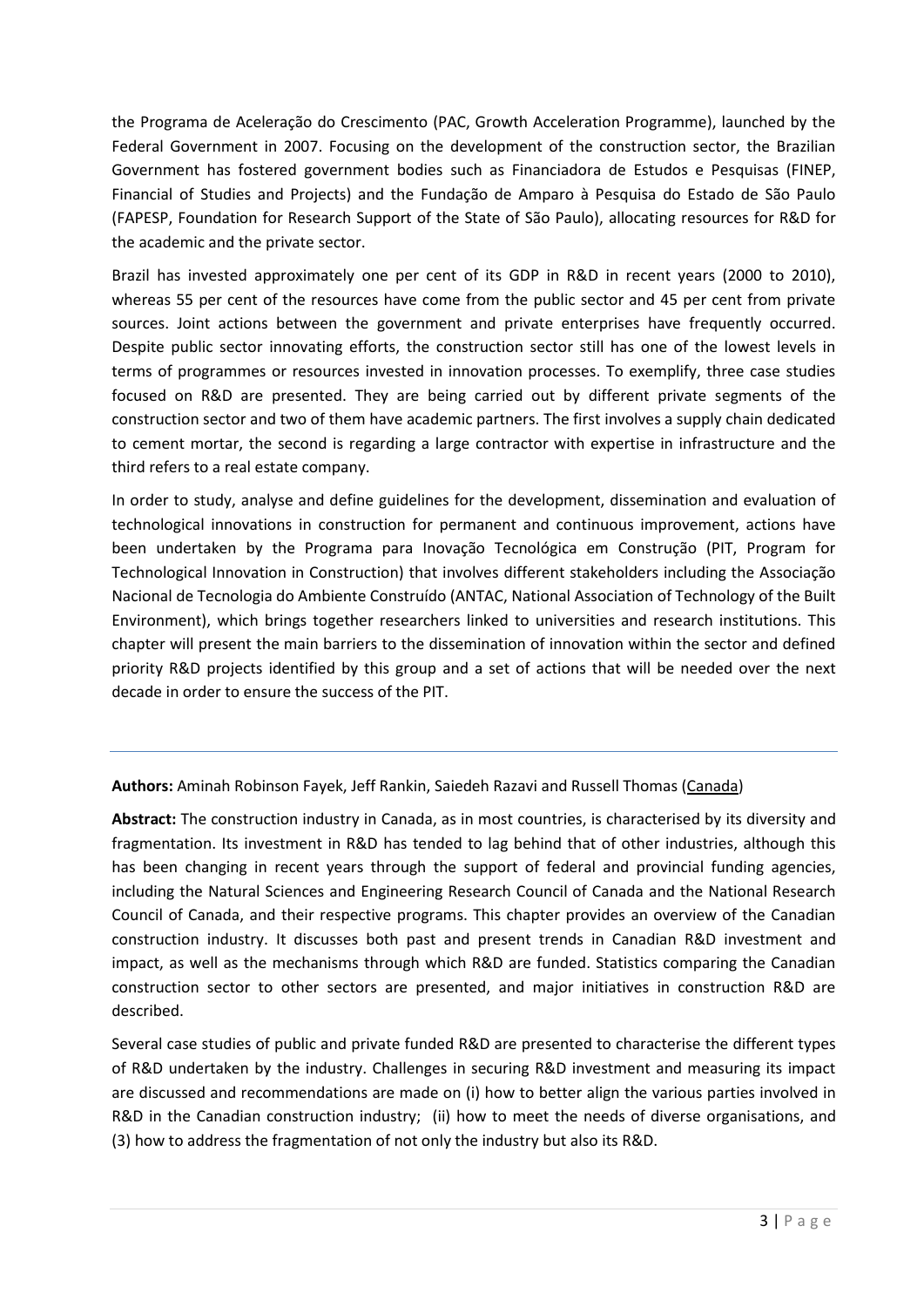A roadmap and strategy for future R&D investment in construction in Canada is presented to address the identified challenges and meet the needs of industry, government, and academia.

#### **Authors:** Kim Haugbølle (Denmark)

**Abstract:** During the 1990s and early 2000s, a range of policy reports argued that the Danish construction R&D investments were lagging behind international comparators. In 2001-2002, a committee on building and housing research was established to analyse the R&D investments and generate a roadmap for new research priorities, increased public/private R&D collaboration, improved dissemination of research-based knowledge, and reorganisation of the technical support infrastructure.

This chapter will (i) describe the organisational structure of Danish building and housing research, (ii) quantify the Danish construction R&D investments; and (iii) provide an update on recent developments in the Danish R&D environment.

This study applies an adapted triple helix perspective on the interaction between government, academia and business. It is based on a comprehensive quantitative survey and analysis of R&D investments and profiles of individual research institutes.

The survey adopted a resource area perspective. Contrary to most other construction business policy studies, resource areas include the four industries: primary industry (e.g. raw material extraction), manufacturing industry (e.g. production of building components), supporting industry (e.g. production and leasing of construction machinery) and service industry (e.g. contractors and consultants).

The study outcomes indicate the following lessons to be learned: (i) the definitions applied in studies of R&D investments has a significant impact on the conclusions to be made; (ii) public construction R&D expenditures are disproportionate compared to other research fields; (iii) private R&D investments primarily take place in the manufacturing industry; and (iv) the R&D roadmap seems to have had little impact on construction R&D.

# **Authors:** Suvi Nenonen, Miimu Airaksinen and Terttu Vainio (Finland)

**Abstract:** The Finnish *Roadmap for Built Environment 2050* indicated the significance of holistic R&D projects as future success factors for the construction and real estate industry. The research and development activities in the Finnish construction and real estate sector are supported by different funding organisations. The role of Finnish funding agency for technology and innovation, Tekes, is to support high-quality research that generates significant commercial potential for businesses while also improving competitiveness and welfare for society at large. Research projects are carried out in close collaboration with practice, using the field not only as a source of data but as a reflection and way of steering the research process. The shared interest is in research results that are relevant for the academic field and practical implementation.

In order to provide possibilities to encourage practice-driven research, the Strategic Centre for Science, Technology and Innovation of the Built Environment has been created by the Ministry of Employment and Economy. This paper describes the Finnish national innovation system, its focus areas and activities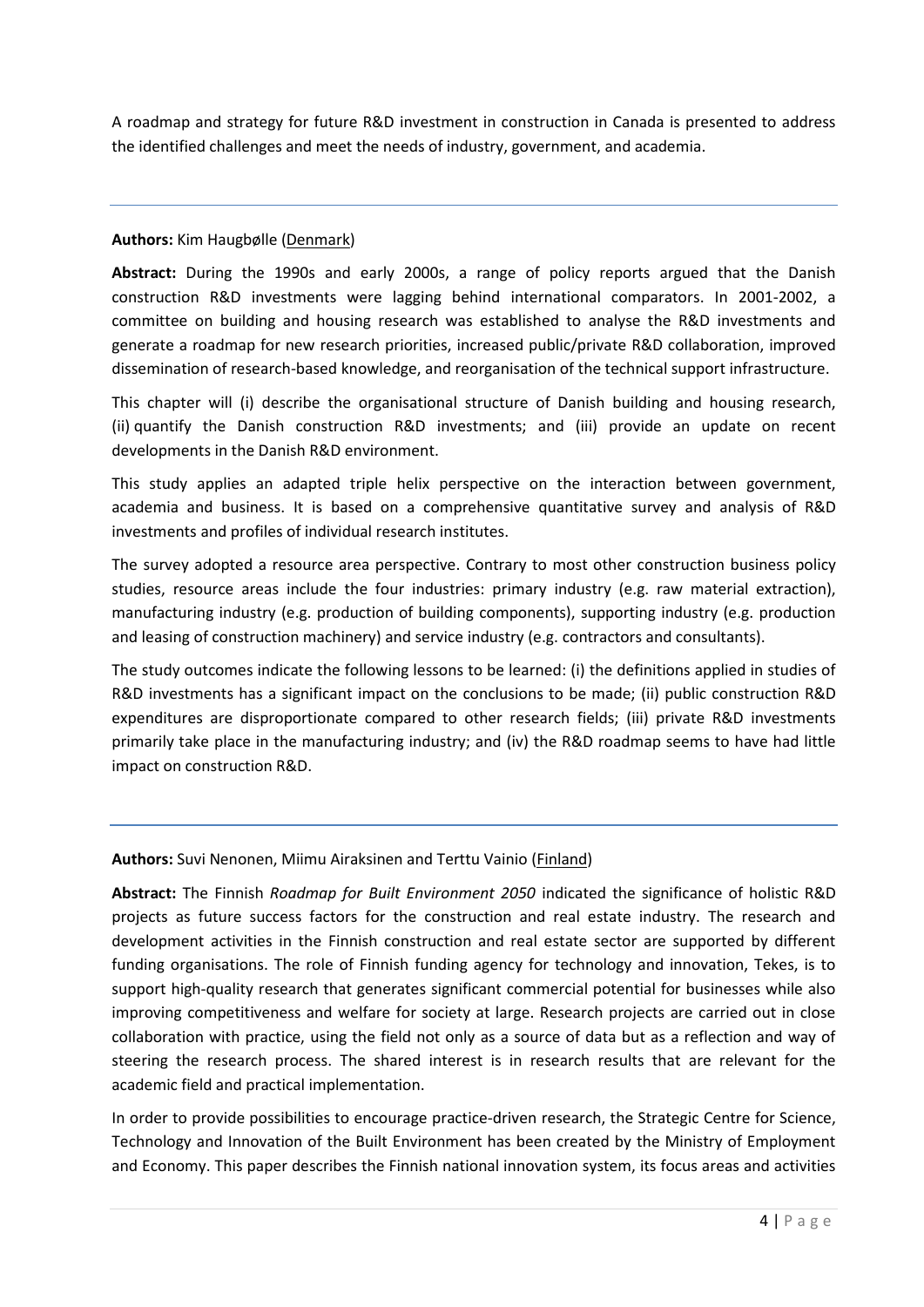in the field of construction and real estate, and provides an overview of some successful projects. The methodology is based on a literature review and analysis of a variety of evaluations.

Based on the international evaluation conducted in 2012, Tekes has performed well and is among the world's leading innovation agencies. With its activities Tekes has contributed to increasing research intensity, increased cooperation between companies and knowledge infrastructure in Finland and helped build knowledge and competences to increase the international competitiveness of Finnish enterprises. Specifically, activities in the public sector and reduction of energy consumption of buildings were mentioned as an achievement in public sector innovations, which are a specific form of userdriven innovation.

The R&D activities have an extensive challenge in investigating the provision and development of a myriad of services and capturing the full spectrum, from property strategy, space management and communications infrastructure to building maintenance, administration and contract management. In today's knowledge landscape, there are powerful drivers for multi-disciplinary research. This paper concludes by describing the key elements for achieving the synergy between and across different disciplines.

# **Author:** Frédéric Bougrain, (France)

**.** 

Abstract: In 2008, France spent USD54<sup>1</sup> billion on R&D, equivalent to 2.1 per cent of the national GDP and accounting for approximately 3.8 per cent of global R&D expenditure. For many years France has been characterised as a country where state intervention was needed to guarantee the wealth and the strength of the economy. Most of the funds dedicated to R&D focused on large programmes limited to specific sectors such as nuclear, space, aeronautics, telecommunications, and defence, and were mainly monopolised by large companies. Therefore, SMEs were often ignored. However, this scheme has been challenged by the growing role of the European Union and French regions in national programmes. Under the new institutional framework public expenditures are not only devoted to R&D but also to innovation.

The French construction industry (building construction, installation and finishing, and civil engineering) is characterised by a large number of firms with less than 10 employees. Conversely, firms employing more than 250 people are limited, representing less than 0.1 per cent of the construction firms and approximately 20 per cent of the total production. R&D expenditures of these firms are very limited. In volume, construction is the sector with the smallest budget dedicated to R&D. Consequently, the national policy supporting R&D tends to ignore construction.

However, the most innovative firms can still receive the support of the public finance agency supporting innovation. This agency covers part of the expenditures dedicated to Research, Development and Innovation (RDI). In 2007, the government launched a national research programme dedicated to the industry and focusing on low energy buildings.

The chapter will first characterise the evolution of the French national policy in the domain of research and innovation. Then, it will examine the role of RDI for construction companies and describe two public schemes aiming to support innovation within construction firms and the diffusion of low energy

 $^1$  EUR42 billion at a exchange rate of USD1.2859/Euro1 (USA Federal Reserve System 2012 average exchange rate)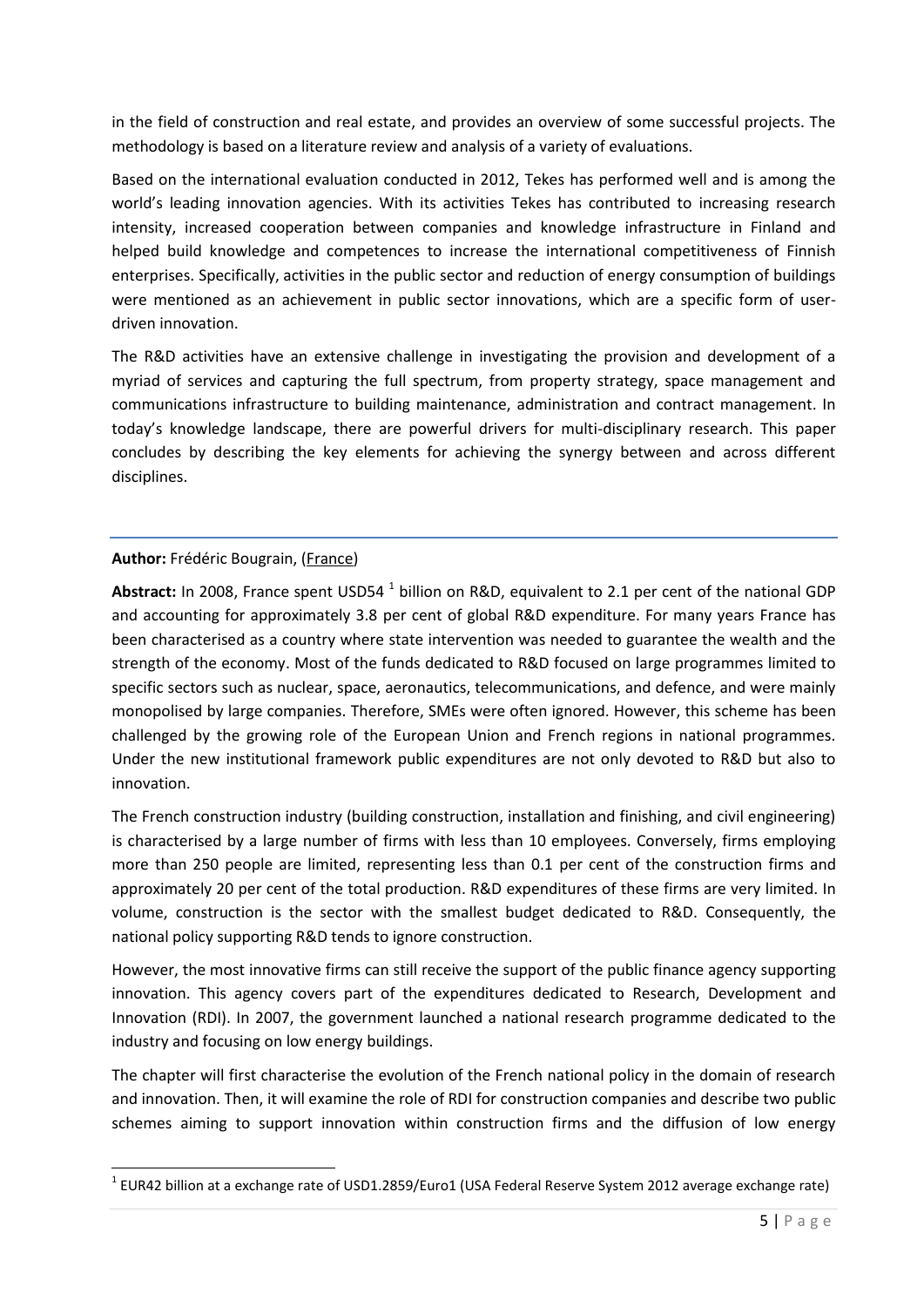buildings. Finally, the analysis will present the role of R&D in the innovation strategy of a small sample of construction companies located in the Aquitaine region (South-West of France).

### **Author:** Alexandra Staub (Germany)

**Abstract:** The German government has developed a robust series of research and development programs aimed to make Germany a leader in technologically advanced materials and building practices. There are four key players in the German system: the government (federal and state), universities and their associated institutes, non-university research institutes such as the Fraunhofer or Max-Plank Institutes, and industries (manufacturing and construction companies). The federal government is attempting to directly shape research directions through a series of competitive, tightly defined grant programs, while the other players develop proposals and ideas within these administratively set parameters. Unique to this process is the interplay between research topics initiated by the government funding agencies and those initiated by the researchers themselves. Results are published, making them publically available. This chapter will focus on the most important German programs and their aims in the areas of technology, "building culture" and organization, making use of impact analyses from the Centre for European Economic Research (ZEW) where available. A special focus will be on the federal program "Zukunft Bau" (future building), initiated in 2009.

The chapter will examine each of the major focus areas of building and construction research: energy efficiency and the use of renewable energies, new concepts and prototypes for energy efficient buildings, zero- and plus-energy buildings, new materials and processes, sustainable building and building quality, effects of demographic changes for buildings (for example the effect of the ageing population structure), technical standards and contracts, and modernization of existing buildings.

In addition to a broad summary, two to three examples from these areas will be examined in more detail, using published research reports and other data. The examples will be chosen to illustrate a variety of research approaches. The chapter will conclude by assessing Germany's current R&D approach as a driving force towards increased international standing.

# **Author:** Geoffrey Shen and Jingke Hong (Hong Kong, People's Republic of China)

**Abstract:** The establishment of a systematic funding mechanism for research in Hong Kong can be traced back to the 1960s. It stemmed from the principle that R&D investments, in creating an education hub and providing a bond between institutional collaborations and economic development, plays an important role in the growth of Hong Kong as an international metropolis. The University Grants Committee (UGC), established in 1965, aimed to provide appropriate tools and incentive mechanisms to encourage and assist tertiary academic institutions to improve their international competitiveness as well as to play a proactive role in strategic planning and policy making. Subsequently, the Research Grants Council (RGC), established by the government of Hong Kong in 1991 as a subsidiary under the UGC, focused on meeting the needs of the tertiary institutions in Hong Kong in the field of academic research. This chapter will introduce the research grants system in Hong Kong, including its corresponding organizational structure. It will analyse the past 20 years of R&D investment through publicly-funded schemes such as the General Research Fund (GRF), Collaborative Research Fund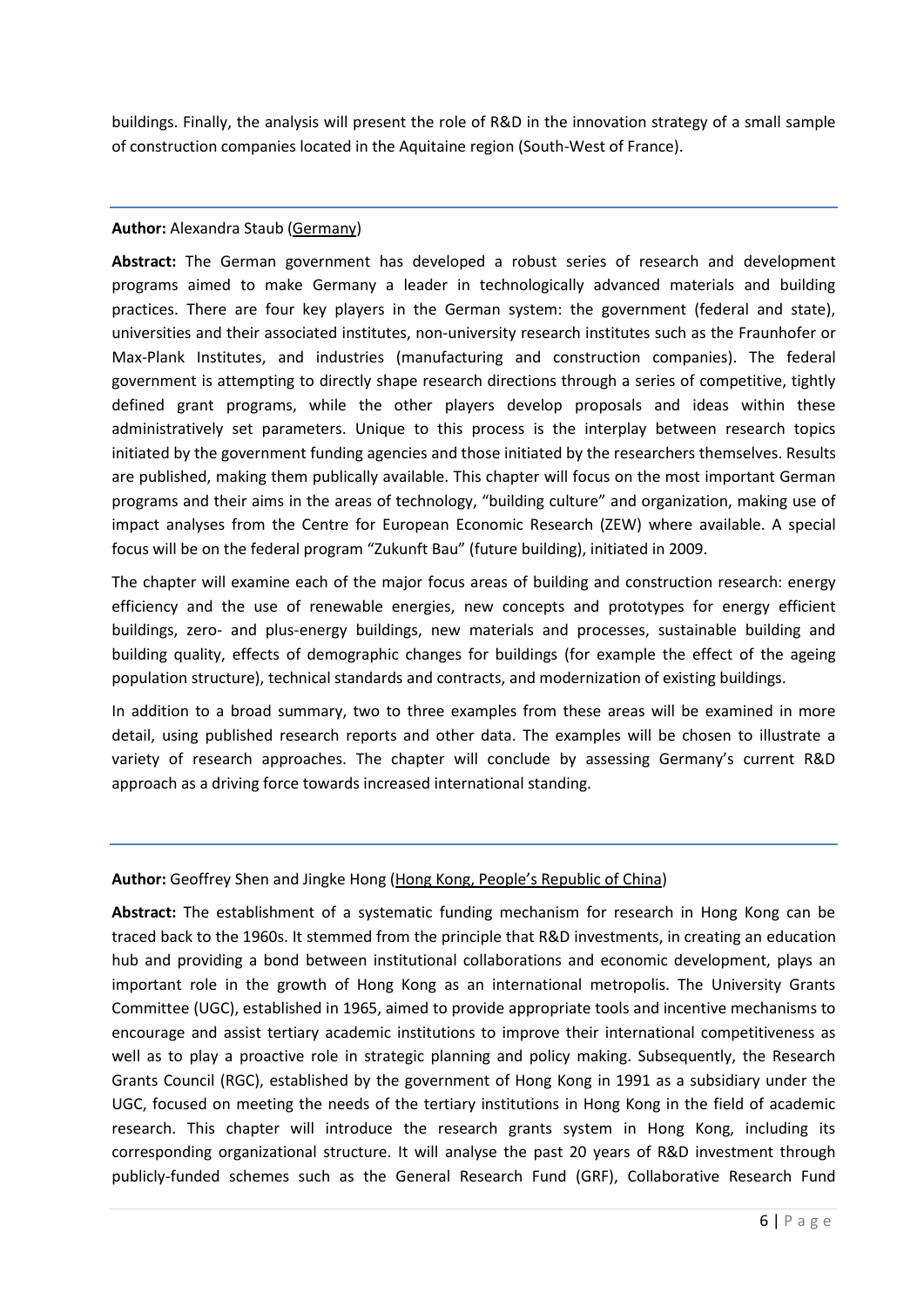(CRF),Theme-Based Research Scheme (TBRS), Public Policy Research Fund Scheme (PPRFS) and other government grants such as the Innovation and Technology Fund (ITF) as well as private-sector funds from the industry in Hong Kong. Through the various strands of funding for R & D activity, good progress has been made in terms of its underpinning of economic development. However, as the following case study in the domain of the construction industry indicates, there are areas fertile for achieving greater performance and efficiency of the R & D funding system. The authors use an analysis of the total R&D funding in the discipline of Civil Engineering, Surveying, Building and Construction to show how it is allotted through competitive processes to the eight UGC-funded institutions.

# **Author:** Arun Kashikar (India)

**Abstract:** India is poised for a massive upturn in economic and social growth. Investments in research, until recently, lagged behind that of China, the European Union and the USA. The Indian government has made concerted efforts to drive investments towards science and technology. These efforts are reflected in the XI Five Year Plan (2007-12), through ambitious programs covering: substantial support to basic research, enlarging the pool of scientific manpower, strengthening Science and Technology infrastructure, implementing selected national flagship programs with direct bearing on the technological competitiveness, and establish globally competitive research facilities and centres of excellence. The current share of R&D in terms of the national GDP is approximately 1 per cent, which is very low compared to more developed countries.

The Indian innovation system is still in its nascent stage. Consequently, 75-80 per cent of the domestic R&D is carried out by the public sector, 20-25 per cent by private enterprises and around 3 per cent by universities.

R&D in the housing and construction sector in India is currently dominated by government bodies including the Centre for Scientific and Industrial Research (CSIR), the Department of Scientific and Industrial Research (DSIR), the National Building Organisation (NBO) and the Building Material and Technology Promotion Council (BMTPC).

Until recently, construction in India was done mainly by manual labour due to the availability of low cost construction worker, predominantly migrants from rural India. The productivity of this model has been very low compared to international norms, due to lack of focused training attributable to the migratory nature of labour and their low education level.

India faces an increasing affordable housing shortage of approximately 27 million units. It is impossible to meet this demand using the manual construction techniques used so far. Furthermore, the cost of manual construction labour is increasing exponentially, mainly due to various successful government schemes that have provided livelihood to workers in their place of origin.

This reduction of the migrant workforce, the resulting need for mechanisation, and foreign investment in India's technology industry due to the global economic recession, has triggered significant R&D and innovation activities in India. Future R&D in India will be more focused on precast and prefabrication technologies, as well as in the improvement of labour productivity, as means to meet the considerable housing shortfall. Many precast plants have been established across India.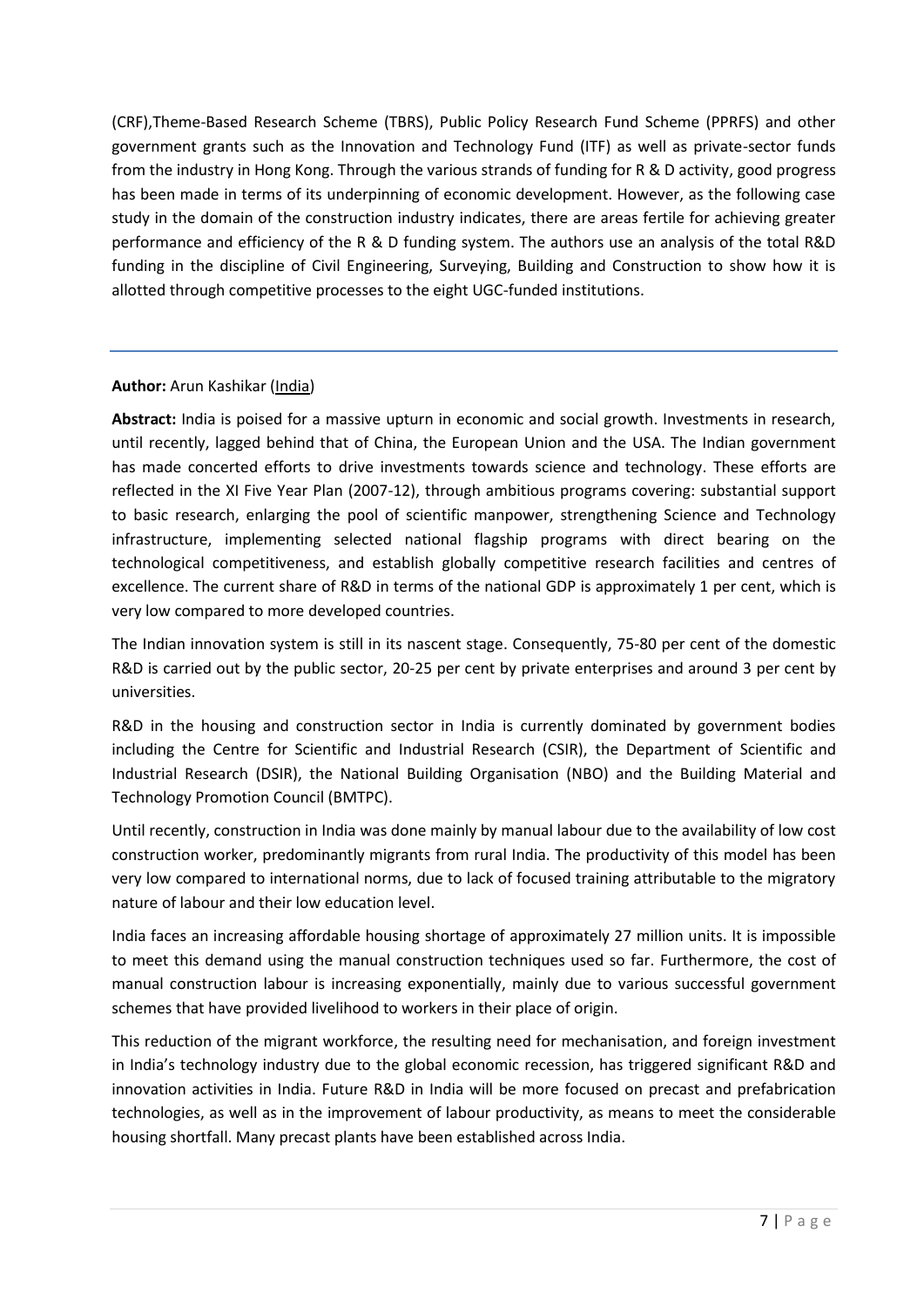The combination of significant water, fuel and energy shortages, and India's commitment to climate change initiatives, will also drive R&D towards sustainability and climate change initiatives. In fact, investment in green energy technology has recently started to grow at a fast pace.

R&D in the construction sector in India is likely to see manifold growth in the coming years. Unlike in the past, R&D by the private sector is likely to be a prominent share in this growth.

## **Authors:** Suzanne Wilkinson and Charles Ma (New Zealand)

**Abstract:** The construction industry in New Zealand is predominantly made up of SME's and therefore the private investment in R&D is small and limited. Investment in construction R&D is through the recently (2012) formed Ministry of Business, Innovation and Employment (MBIE) which provides contestable funding on targeted research themes – such as Infrastructure or Manufacturing, both suitable for construction research funding. Research in the construction sector tends to be driven by the Building Research Association of New Zealand (BRANZ) and the former Department of Building and Housing (now part of MBIE). Probably the best way to describe BRANZ, when comparing to international organisations, is that BRANZ is equivalent to a National Research Institute, and as well employing internal scientists, BRANZ provides for external contestable funding on themes from the construction sector research agenda. This chapter discussed the size and configuration of the New Zealand construction industry. An overview of New Zealand's R&D investment in construction will be provided. Past successes in the construction sector research as measured on a number of indices, such as transferability to industry, multi-sector publications, dissemination and uptake will be examined. The chapter will finish with a discussion of the future options being considered for R&D investment for the construction sector, and how this is likely to impact the sector.

**Authors:** Marit Støre Valen, Knut Samset, Ole Jonny Klakegg, Torill Meistad and Anita Moum (Norway)

**Abstract:** The Norwegian construction industry (AEC) constitutes the country's second largest industrial sector by value creation after the oil industry and the third largest by revenue. Due to the importance of infrastructure to development of society, expectations are high for continued improvements, and the growth of the AEC industry is largest in the rural regions. For many such municipalities the AEC sector represents the largest source of revenue. Currently, the activity level is high and the industry is facing a number of challenges, due to population growth, increasing urbanization, and new requirements in order to meet climatic challenges. The high cost level and backlog of maintenance of existing infrastructure imply further challenges for the industry to improve performance and develop new knowledge to continue improve products and production processes.

A recent white paper provides an overall policy to meet the need for buildings for future generations. Improving expertise, legislation and research are key instruments. The policy encourages collaboration between government and industry, in accordance with our tradition. Key stakeholders in the R&D system are the Ministry of Local Government and Regional Development, the construction industry's organizations of enterprises, the Norwegian University of Science and Technology and the Norwegian Research Council. The policy is followed up by a policy instrument called Bygg21 that focuses on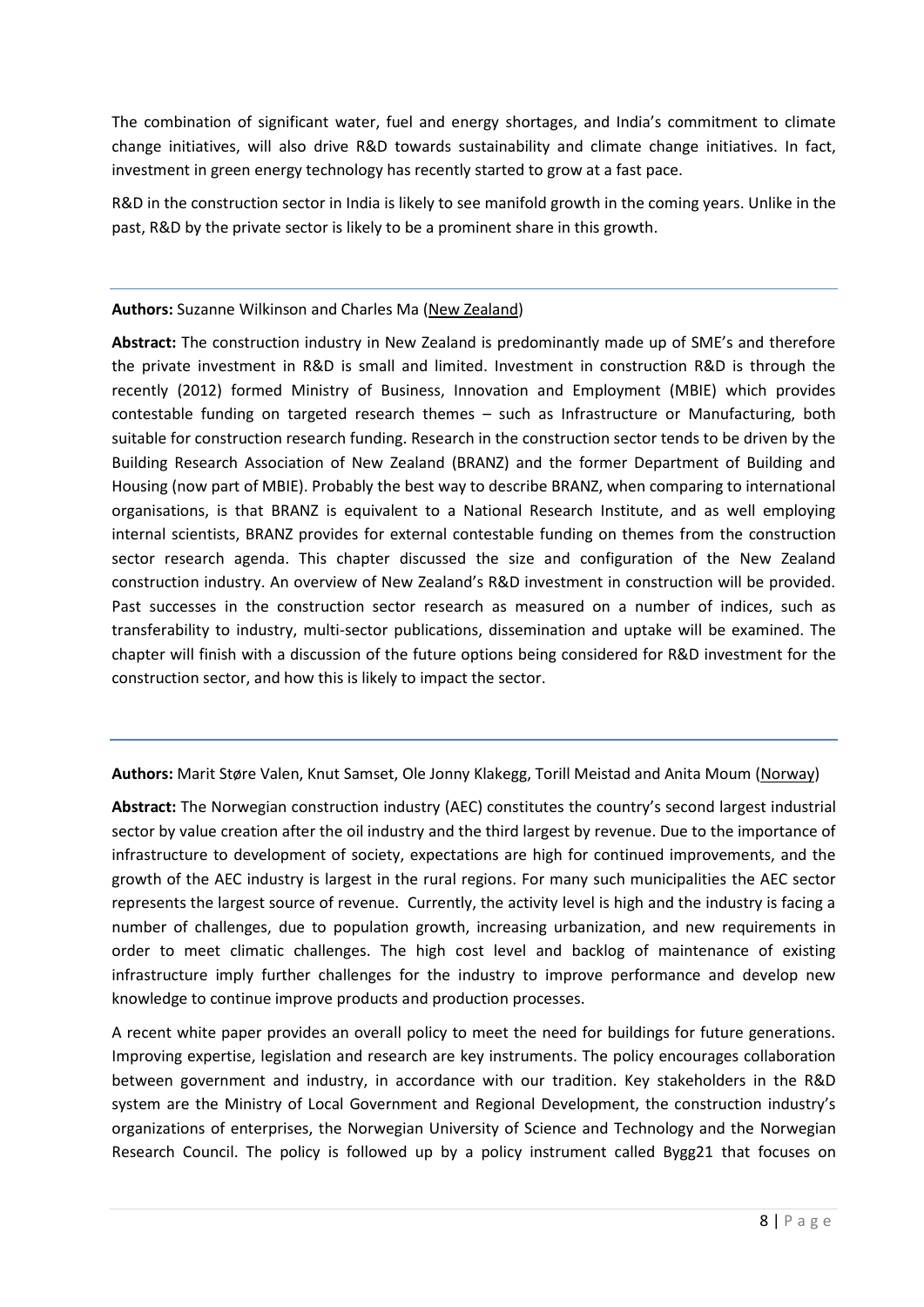developing common strategies for: (i) R&D and innovation; (ii) education and professional development; and (iii) implementation and dissemination of knowledge and experience.

The chapter presents some major programs for research and development within the Norwegian construction sector that have made considerable impact in terms of new knowledge and practices. This includes the Concept Program focusing on front-end management of large public investment projects, the Construction Cost Program focusing on quality and competence enhancement in the value chain, and the Wood Program intended to enhance the knowledge and motivation of using wood as constructing material and increase the use of wood in urban construction.

Three case stories illustrate the dynamics of industrial development and the contributions from research and a new policy in innovation and knowledge transfer within the construction industry. The first case relates to wood as building material. The second case showcases development of urban green living, and the third case illustrates recent initiatives towards energy producing buildings. Policy to promote innovative building projects is also part of the dynamic, as shown through Cities of the Future, involving the 13 largest cities, and the energy research centre for Zero Emission Building (ZEB).

The chapter draws conclusions on how R&D ideas can be translated into tangible industry results. Mutual goals and collaboration between industry and government has proved to be crucial, as well as measures to provide financial and expertise support. Also, hearings between industry and other stakeholders, and long term programs have proved useful to implement changes.

### **Authors:** Anna Kadefors and Jan Bröchner (Sweden)

**Abstract:** Swedish industry has many multinational firms and in the construction industry, a small number of leading contractors hold strong positions. However, professional service firms are weaker than in most countries.

Today, there is no strong government policy for the development of the construction industry or for public clients as innovation leaders. In the process leading to joining the EU in 1995, the centralised government construction client function was fragmented and construction branches of the infrastructure authorities were separated from their client functions. Around year 2000, the Swedish Council for Building Research was closed and a new organization for research funding emerged. The general research policy intends to strengthen Sweden as an industrial and service nation, as well as a welfare society. High international quality is emphasised, and research initiatives are encouraged to focus on areas that are of importance for human wellbeing and industrial competitiveness. No official statistics for Swedish construction research and innovation exist.

There are four government authorities that currently dominate the funding of construction research projects: (i) Formas for the areas of environment, agricultural sciences and spatial planning; (ii) the Swedish Transport Administration; (iii) the Swedish Energy Agency; and (iv) VINNOVA, the Agency for Innovation Systems. SBUF, the Development Fund of the Swedish Construction Industry, is the largest source of private sector grants. Public funding tends to support high quality basic research or development and innovation projects. Up to 50 per cent cash or in-kind private investment is required for public support of development and innovation projects. SBUF is financed by approximately 5,000 contractors, based on agreements between construction labour market organisations.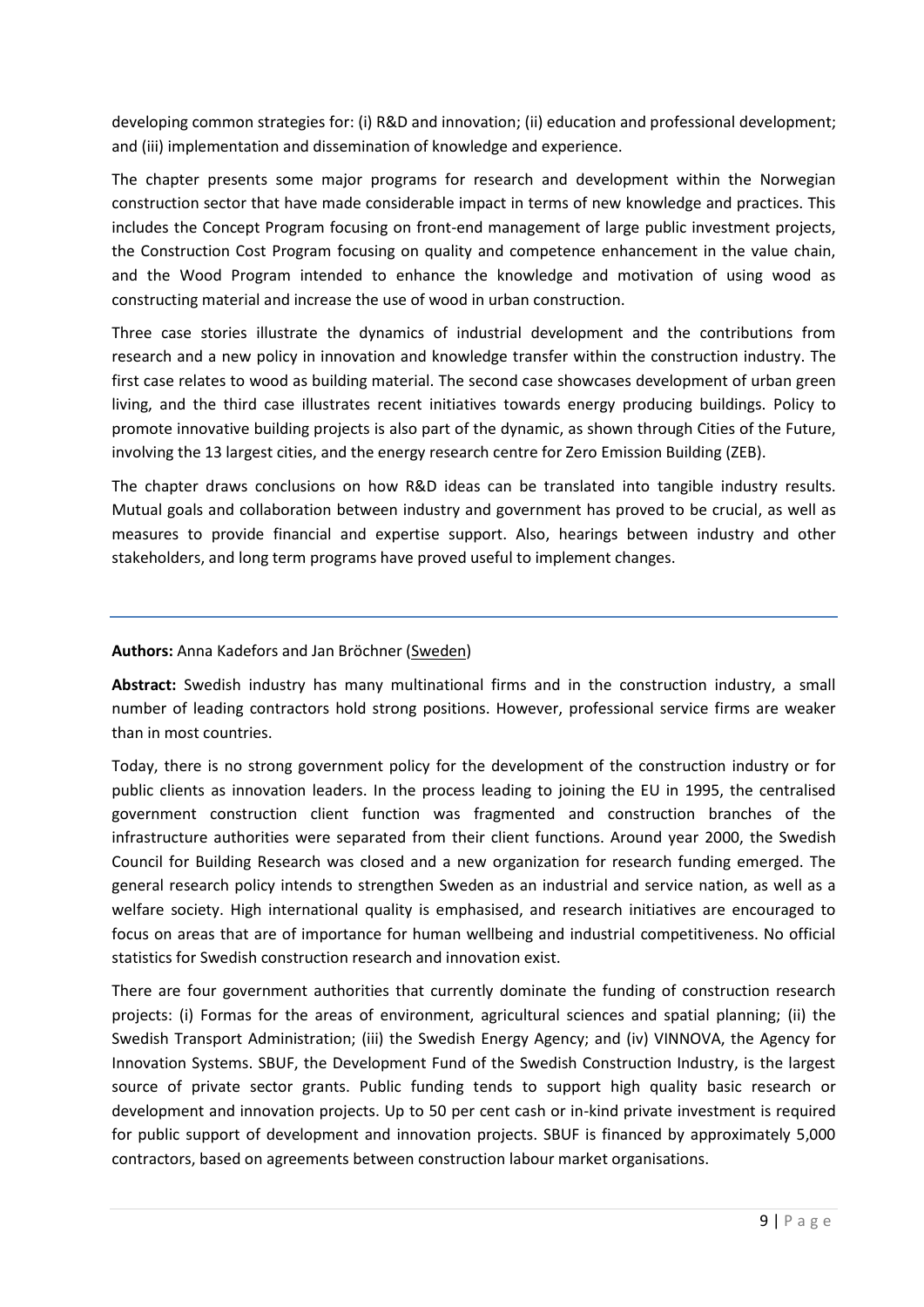Three cases of industry-university funding schemes are discussed. Although generally supportive, a 2011 evaluation of the Formas-BIC collaboration program raised issues of scientific dissemination, project size and the integration of implementation in research. The Energy Agency CERBOF program has been evaluated and the report states that collaboration between industry, universities and public authorities has worked well, but also highlights problems relating to scientific publication and private co-financing. An ongoing assessment of the *Bygginnovationen* program considers productivity effects in an innovation systems perspective. VINNOVA has shown more interest in impact studies, although recognising in a recent analysis that a timescale of decades is often needed, and that government supported projects cannot be isolated from a broader industrial context. A review of research supported by the Energy Agency called for a more holistic perspective, to ensure that all important links in the innovation chain may receive funding.

The trend in Swedish government R&D funding is that large-scale collaborations are supported, either on a national scale or as trans-disciplinary groups. The funding landscape is however complex and partly contradictory. Recently, the government has decided to provide more generous funding for Formassupported built environment research.

**Authors:** Geert Dewulf, Emilia van Egmond and Massi Mohammadi (The Netherlands)

**Abstract:** Despite various government programs and subsidies, global competition, and the growing awareness of the fact that innovation is essential for improving the business performance; R&D investments and the adoption of innovative technologies are still lagging behind other sectors. The construction sector is still tradition-bound and the production chain relations are ad hoc and project based. Globally, various studies have been published relating the low level of innovation in the industry. The former, stresses the need for close collaborations among partners in the value chain to generate an effective integration of innovative products (Rose and Manley, 2012).

According to Eurostat, investments are lagging behind other European countries and R&D investments have decreased in recent years in the Netherlands. Furthermore, the Dutch government is primarily focused on investing in hard infrastructure such as roads and bridges rather than in research or innovation. This attitude is supported by the major firms suffering the financial crisis. Moreover, despite the fact that the construction industry represents 10 per cent of the GNP, the focus of the Dutch research and innovation agenda is not on construction but on themes such as nano science, health and IT.

On the one hand, the financial crisis might be the reason for the temporary reluctance of the industry to invest in innovation and research and the decreasing public budget. On the other hand, the government focus on a limited number of "*top programs*" has increased the level of public spending in construction research these developments. However, there is also a structural resistance to invest in research and the slow emergence of sustainable innovation programs. Due to the fragmentation of the Dutch construction industry and the focus on specific projects rather than on long-term programs, the adoption of innovations and perhaps more importantly the integration of lessons learned from innovative projects to other projects and programs is being hindered.

This chapter will use the concept of Strategic Niche Management (SNM) to explain the barriers for the emergence of sustainable research and investments programs. Various pilot projects and experiments